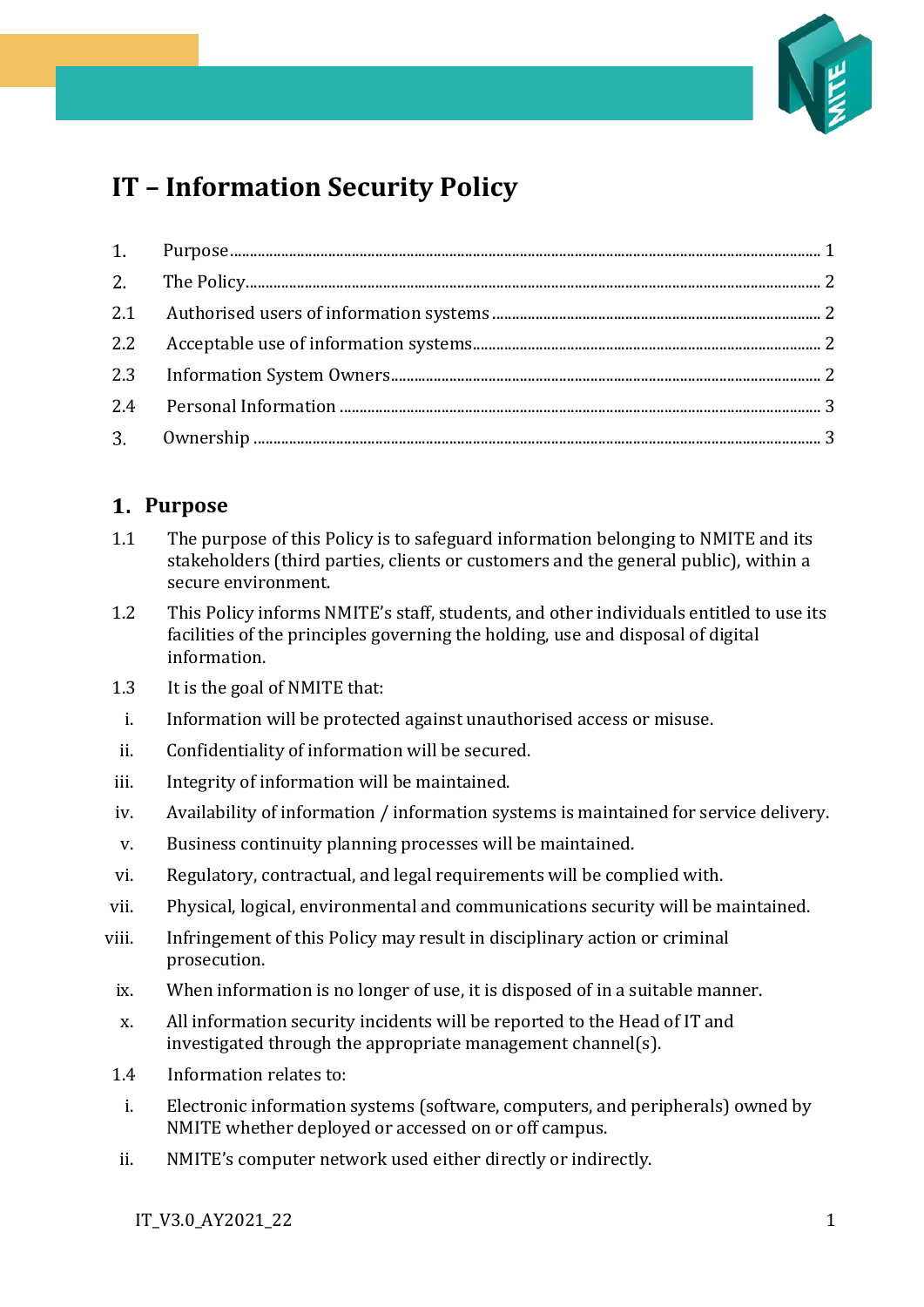

- iii. Hardware, software, and data owned by NMITE.
- iv. Paper-based materials.
- v. Electronic recording devices (video, audio, CCTV systems).

## <span id="page-1-0"></span>**The Policy**

NMITE requires all users to exercise a duty of care in relation to the operation and use of its information systems.

#### <span id="page-1-1"></span>**2.1 Authorised users of information systems**

- 2.1.1 With the exception of information published for public consumption, all users of NMITE information systems must be formally authorised by appointment as a member of staff, by enrolment as a student, or by other process specifically authorised by specified NMITE management. Authorised users will be given a unique user identity. Any password associated with a user identity must not be disclosed to any other person.
- 2.1.2 Authorised users will pay due care and attention to protect NMITE information in their personal possession. Confidential, personal, or private information must not be copied or transported without consideration of:
	- i. Permission of the information owner.
	- ii. The risks associated with loss or falling into the wrong hands.
- iii. How the information will be secured during transport and at its destination.

#### <span id="page-1-2"></span>**2.2 Acceptable use of information systems**

2.2.1 Use of NMITE's information systems by authorised users will be lawful, honest and decent and shall have regard to the rights and sensitivities of other people.

#### <span id="page-1-3"></span>**2.3 Information System Owners**

- 2.3.1 Key NMITE staff who are responsible for information systems are required to ensure that:
	- i. Systems are adequately protected from unauthorised access.
	- ii. Systems are secured against theft and damage to a level that is cost-effective.
	- iii. Adequate steps are taken to ensure the availability of the information system, commensurate with its importance (Business Continuity).
	- iv. Electronic data can be recovered in the event of loss of the primary source. I.e. failure or loss of a computer system. It is incumbent on all system owners to backup data and to be able to restore data to a level commensurate with its importance (Disaster Recovery).
	- v. Data is maintained with a high degree of accuracy.
	- vi. Systems are used for their intended purpose and that procedures are in place to rectify discovered or notified misuse.
	- vii. Any electronic access logs are only retained for a justifiable period to ensure compliance with the data protection, investigatory powers, and freedom of information acts.